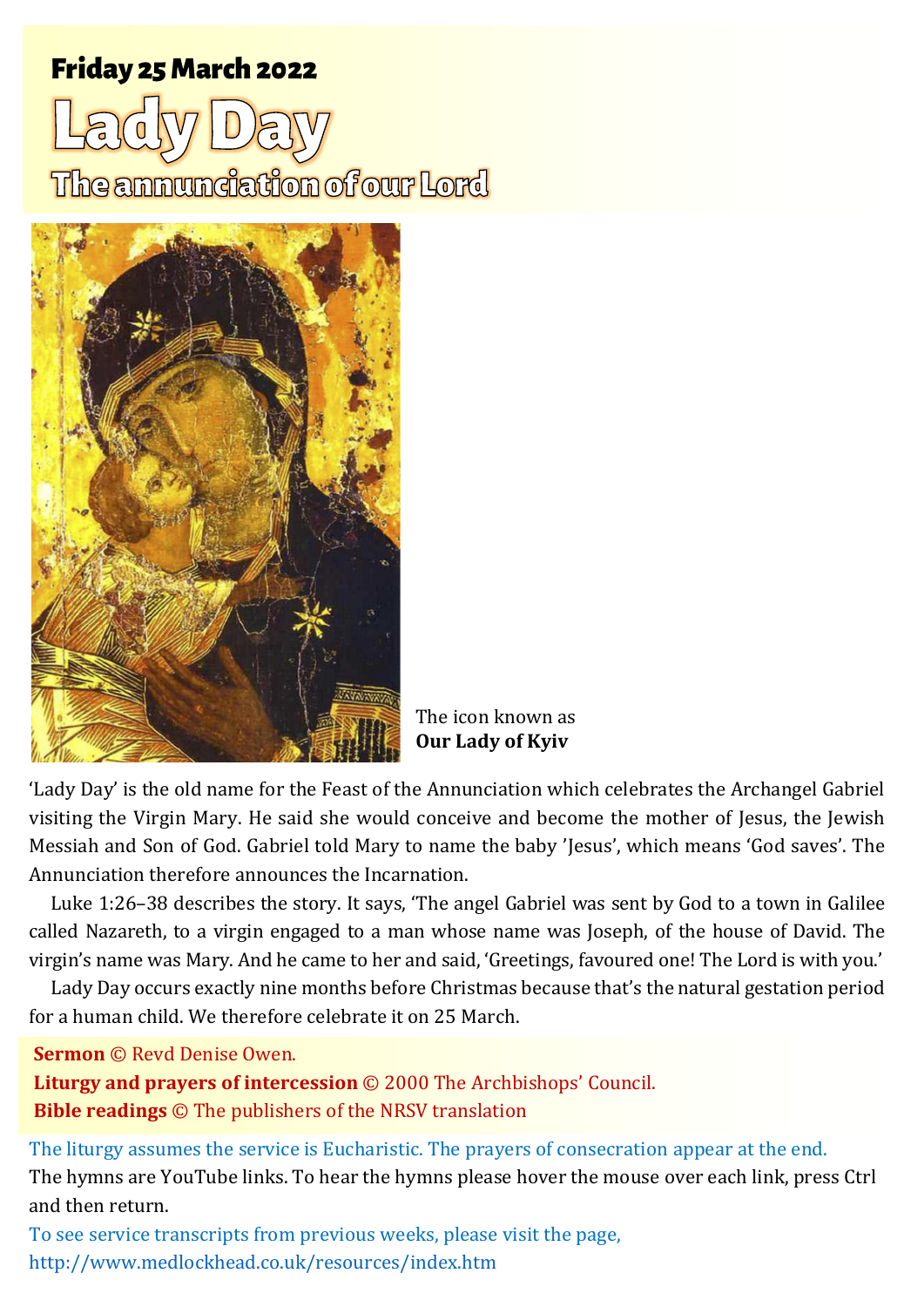HYMN 1 **[Tell out my soul](https://www.youtube.com/watch?v=-_JnUppvTAQ)** (the Magnificat) (click on this link to hear the hymn)

#### **The welcome**

In the name of the Father, and of the Son, and of the Holy Spirit

All **Amen.**

The Lord be with you

All **And also with you.**

## **The Preparation**

All **Almighty God, to whom all hearts are open, all desires known, and from whom no secrets are hidden: cleanse the thoughts of our hearts by the inspiration of your Holy Spirit, that we may perfectly love you, and worthily magnify your holy name; through Christ our Lord. Amen.**

Our Lord Jesus Christ said:

The first commandment is this: 'Hear, O Israel, the Lord our God is the only Lord. You shall love the Lord your God with all your heart, with all your soul, with all your mind, and with all your strength.'

And the second is this: 'Love your neighbour as yourself.' There is no other commandment greater than these. On these two commandments hang all the law and the prophets.

#### All **Amen. Lord, have mercy.**

The grace of God has dawned upon the world through our Saviour Jesus Christ, who sacrificed himself for us to purify a people as his own. Let us confess our sins.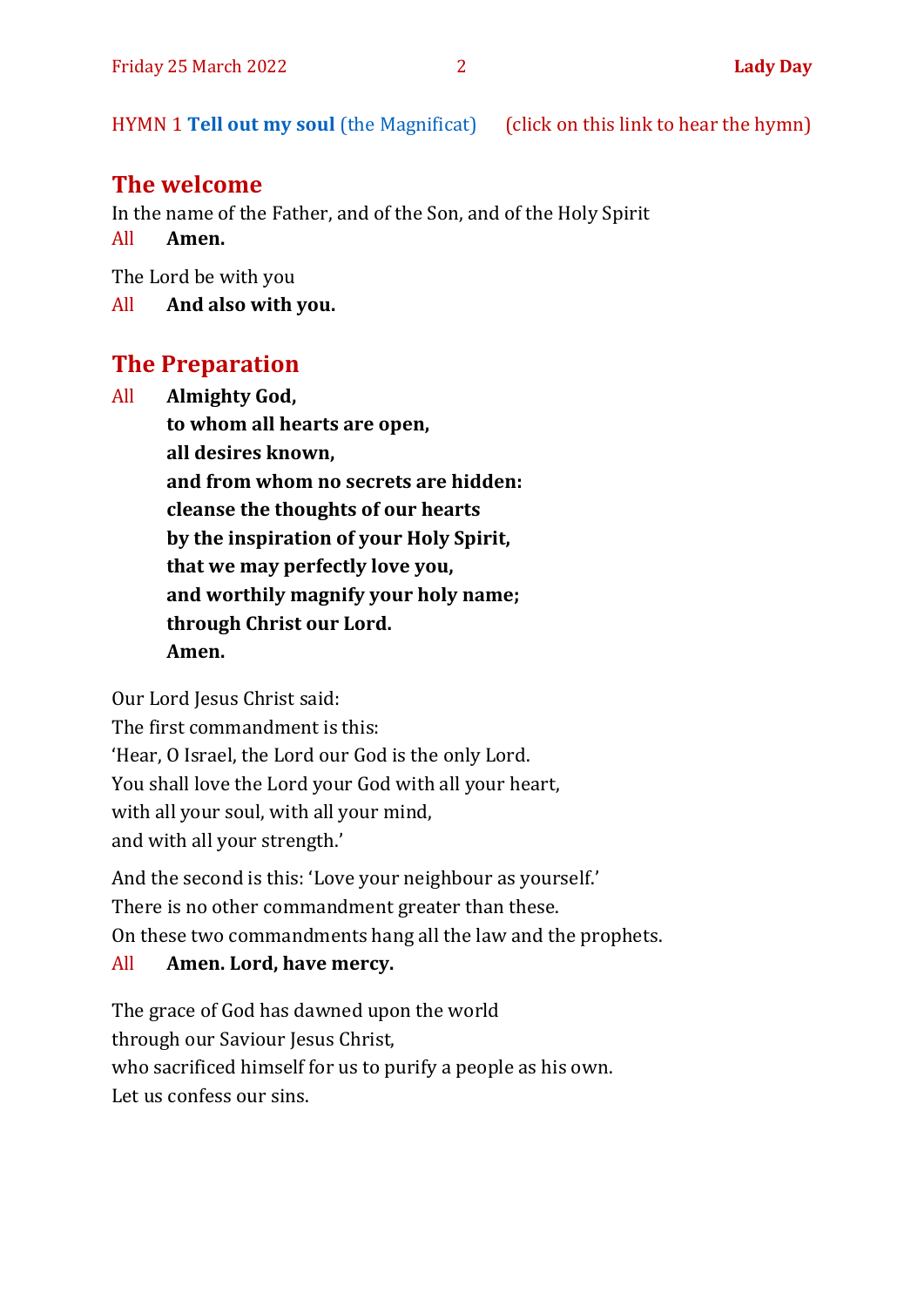All **Almighty God, our heavenly Father, we have sinned against you and against our neighbour in thought and word and deed, through negligence, through weakness, through our own deliberate fault. We are truly sorry and repent of all our sins. For the sake of your Son Jesus Christ, who died for us, forgive us all that is past and grant that we may serve you in newness of life to the glory of your name. Amen.**

Almighty God, who forgives all who truly repent, have mercy upon you, pardon and deliver you from all your sins, confirm and strengthen you in all goodness, and keep you in life eternal; through Jesus Christ our Lord.

All **Amen.**

It's usual to omit the Gloria during Lent

#### **The Collect for Lady Day**

We beseech you, O Lord, pour your grace into our hearts, that as we have known the incarnation of your Son Jesus Christ by the message of an angel, so by his cross and passion we may be brought to the glory of his resurrection; through Jesus Christ your Son our Lord, who is alive and reigns with you, in the unity of the Holy Spirit, one God, now and for ever. All **Amen.**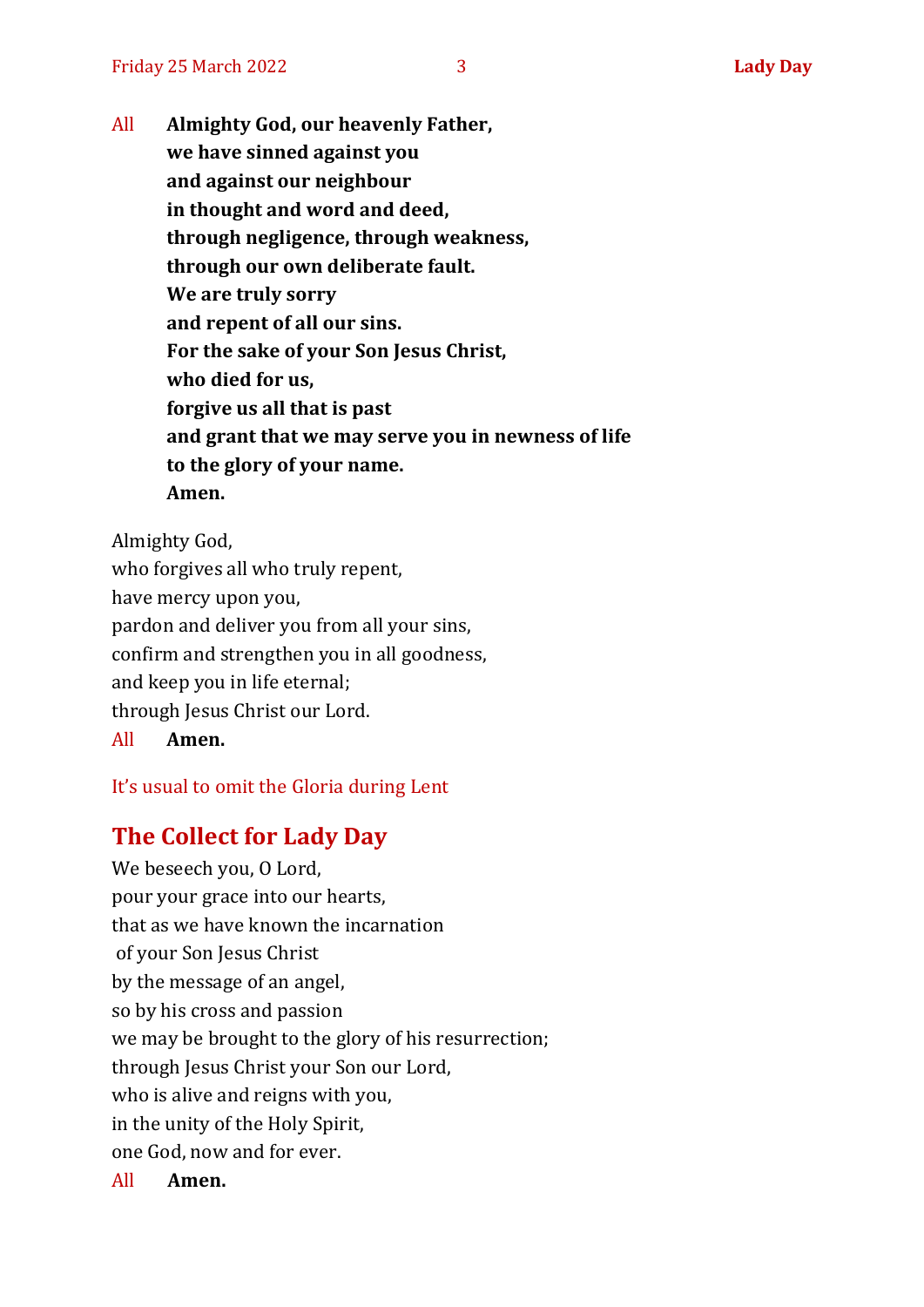# **First reading**

A reading from the prophecy of Isaiah.

The Lord spoke to Ahaz, saying, 'Ask a sign of the Lord your God; let it be deep as Sheol or high as heaven. But Ahaz said, I will not ask, and I will not put the Lord to the test.

Then Isaiah said, 'Hear then, O house of David! Is it too little for you to weary mortals, that you weary my God also? Therefore the Lord himself will give you a sign. Look, the young woman is with child and shall bear a son and shall name him Immanuel.' *Isaiah 7:10–14a*

This is the Word of the Lord

All **Thanks be to God.**

# **Second reading**

A reading from the Letter to the Hebrews.

It is impossible for the blood of bulls and goats to take away sins. Consequently, when Christ came into the world, he said, 'Sacrifices and offerings you have not desired, but a body you have prepared for me; in burnt offerings and sin offerings you have taken no pleasure'. Then I said, 'See, God, I have come to do your will, O God" (in the scroll of the book it is written of me).' When he said, 'You have neither desired nor taken pleasure in sacrifices and offerings and burnt offerings and sin offerings' (these are offered according to the law), then he added, 'See, I have come to do your will.' He abolishes the first in order to establish the second. And it is by God's will that we have been sanctified through the offering of the body of Jesus Christ once for all. *Hebrews 10:4–10*

This is the Word of the Lord

All **Thanks be to God.**

HYMN 2 **[Longing for light](https://youtu.be/ZJq3bhdgQoc)** (click on this link to hear the hymn)

# **Gospel reading**

Hear the Gospel of our Lord Jesus Christ according to Luke

#### All **Glory to you O Lord.**

In the sixth month the angel Gabriel was sent by God to a town in Galilee called Nazareth, to a virgin engaged to a man whose name was Joseph, of the house of David. The virgin's name was Mary. And he came to her and said, 'Greetings, favoured one! The Lord is with you.' But she was much perplexed by his words and pondered what sort of greeting this might be. The angel said to her, 'Do not be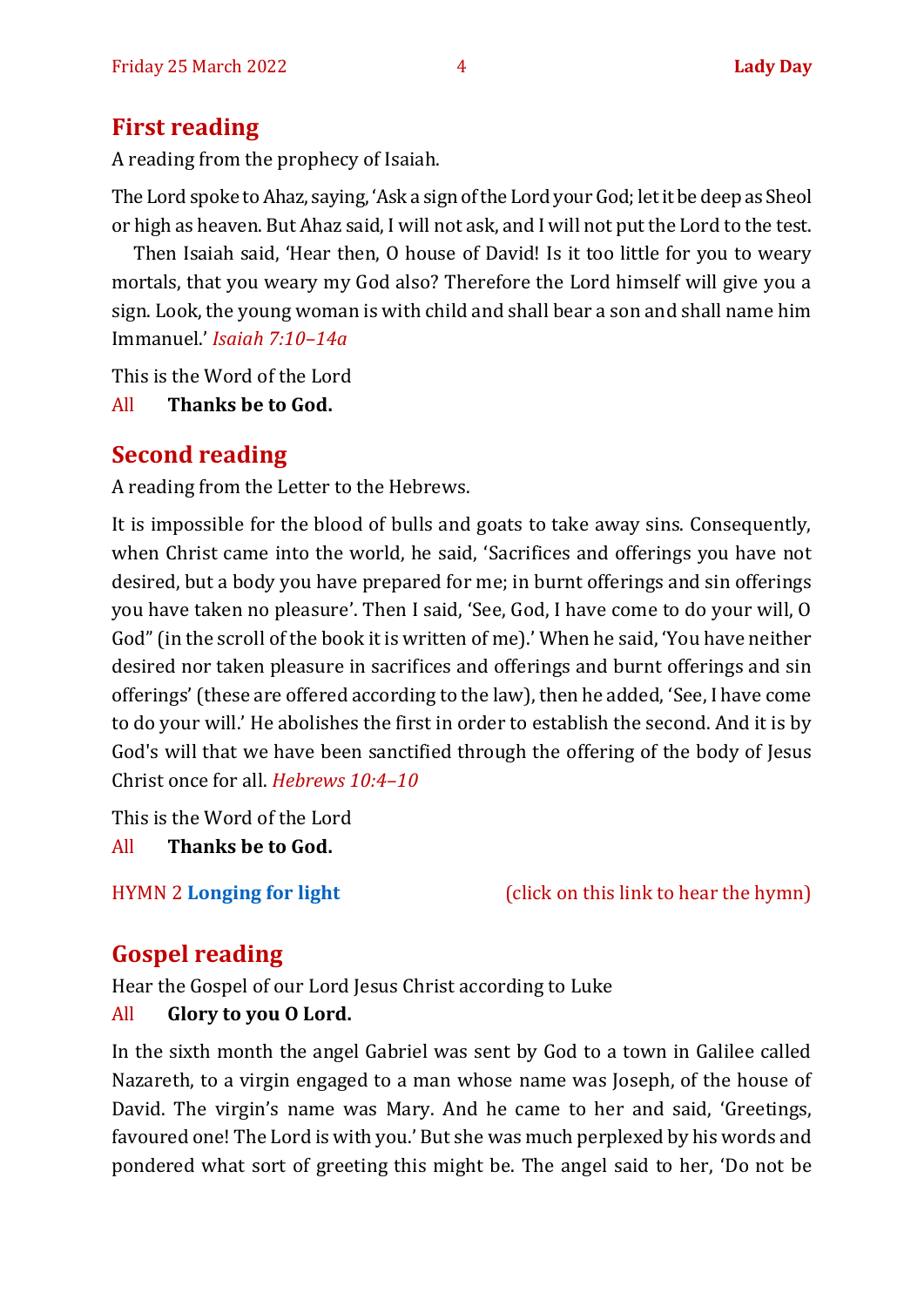afraid, Mary, for you have found favour with God. And now, you will conceive in your womb and bear a son, and you will name him Jesus. He will be great and will be called the Son of the Most High, and the Lord God will give to him the throne of his ancestor David. He will reign over the house of Jacob forever, and of his kingdom there will be no end.' Mary said to the angel, 'How can this be, since I am a virgin?' The angel said to her, 'The Holy Spirit will come upon you, and the power of the Most High will overshadow you; therefore the child to be born will be holy; he will be called Son of God. And now, your relative Elizabeth in her old age has also conceived a son; and this is the sixth month for her who was said to be barren. For nothing will be impossible with God.' Then Mary said, "Here am I, the servant of the Lord; let it be with me according to your word.' Then the angel departed from her.

Mary said: 'My soul exalts the Lord, and my spirit has rejoiced in God my Saviour. For he has had regard for the humble state of His bond-slave; for behold, from this time on all generations will count me blessed. For the Mighty One has done great things for me; and holy is his name and his mercy is upon generation after generation toward those who fear him. He has done mighty deeds with his arm; he has scattered those who were proud in the thoughts of their heart. He has brought down rulers from their thrones, and has exalted those who were humble. He has filled the hungry with good things; and sent away the rich empty-handed. He has given help to Israel His servant, in remembrance of His mercy, As He spoke to our fathers, to Abraham and his descendants forever.'

And Mary stayed with her about three months, and then returned to her home. *Luke 1:26–56*

This is the Gospel of the Lord

#### All **Praise to you O Christ.**

#### **Sermon**

In the name of the Father and of the Son and of the Holy Spirit. Amen

For many years I've been suspicious of devotion to the Virgin Mary. I couldn't understand why she was so prominent in the devotional lives of some people. I couldn't understand why so many churches have statues of the Virgin in front of which people pray, or light a candle. I couldn't understand why some people pray the 'Hail Mary' with such fervour. I couldn't understand why, when we owe our worship to God, anyone would need to venerate Mary. These acts of devotion don't only belong to the Roman Catholic or Orthodox Churches: there are churches and people in the Church of England who value these religious practices. It has taken me a long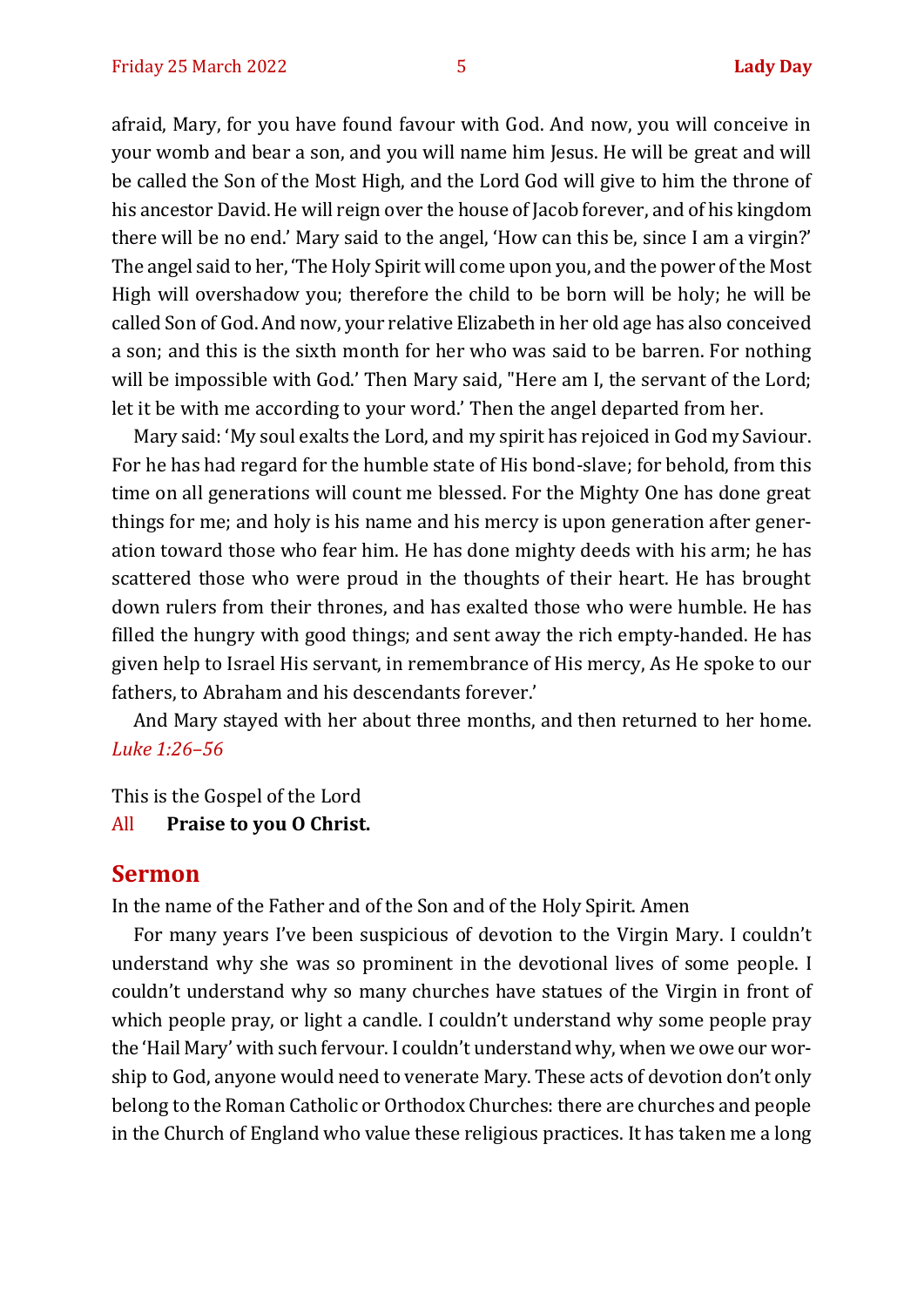time to begin to appreciate why for some the Blessed Virgin is such a significant and helpful figure in their faith, and in the tradition of the Church.

The icon on the cover of today's liturgy is a well-known image with Mary tenderly holding the baby Jesus. It is an image seen on lots of icons, paintings, and statues, but this icon is particularly poignant at this time as its name is Our Lady of Kyiv, and this is where my scepticism about devotion to Mary meets the reality of life in the world. Imagine if you are a mother in Ukraine, or a refugee fleeing with your children from conflict and you see this icon, what would it say to you? What does it say to families in Ukraine, or Yemen, or Afghanistan? The image depicts a mother holding a young child, just as mothers everywhere hold their young children—a child who is vulnerable, a child living in an unjust and unpredictable world, a child, perhaps, facing an uncertain future.

If we look more closely at the icon, we may see the child reaching up to his mother, his face full of love and trust. But what about Mary? She is looking out from the icon, she is looking at us, and what can we read in her face? Her face seems to be a face full of sorrow, a face which knows the uncertainty and even cruelty of the world. It's a face that knows the kind of world her beloved child has been born into. If we read the icon in this way, then it's easy to see why devotion to Mary brings comfort and solace. Mary knows the suffering of mothers whose sons are arrested, tortured, killed; she knows the worry of having a child who speaks out for justice and truth against oppressive political and religious authorities; she knows how difficult it is to live with fear for the safety of a child. In this icon I see the face of a woman, a mother, who knows the worst of what the world and humankind can do.

I may well be reading into this icon of Our Lady of Kyiv, the terrible war that is being waged in Ukraine. This interpretation may not be what the icon writer (icons are 'written' not 'drawn' or 'painted') originally meant, but icons can be used as commentaries on God's relationship with God's world and people. Icons are meant to prompt prayer and contemplation, and we don't pray and contemplate in a vacuum. We pray, meditate, and contemplate in the light of events happening now in the world. In this icon we get a glimpse of the tender love that God has for God's people, the compassion and pity God's feels for those who are suffering, and perhaps even God's commandment to care for the widow, and orphan, the hungry and the refugee. Again, I read all this in the face of Blessed Mary in the icon.

Today is the Feast of the Annunciation. The day when we remember that the angel Gabriel came to earth and spoke to Mary, asking her if she would be willing to give birth to God's Son. It's hard to imagine how startled this young woman must have felt at such a request, and yet she answered with a humble 'Yes'. That response brought the greatest hope for the salvation of humankind in the form of a small baby.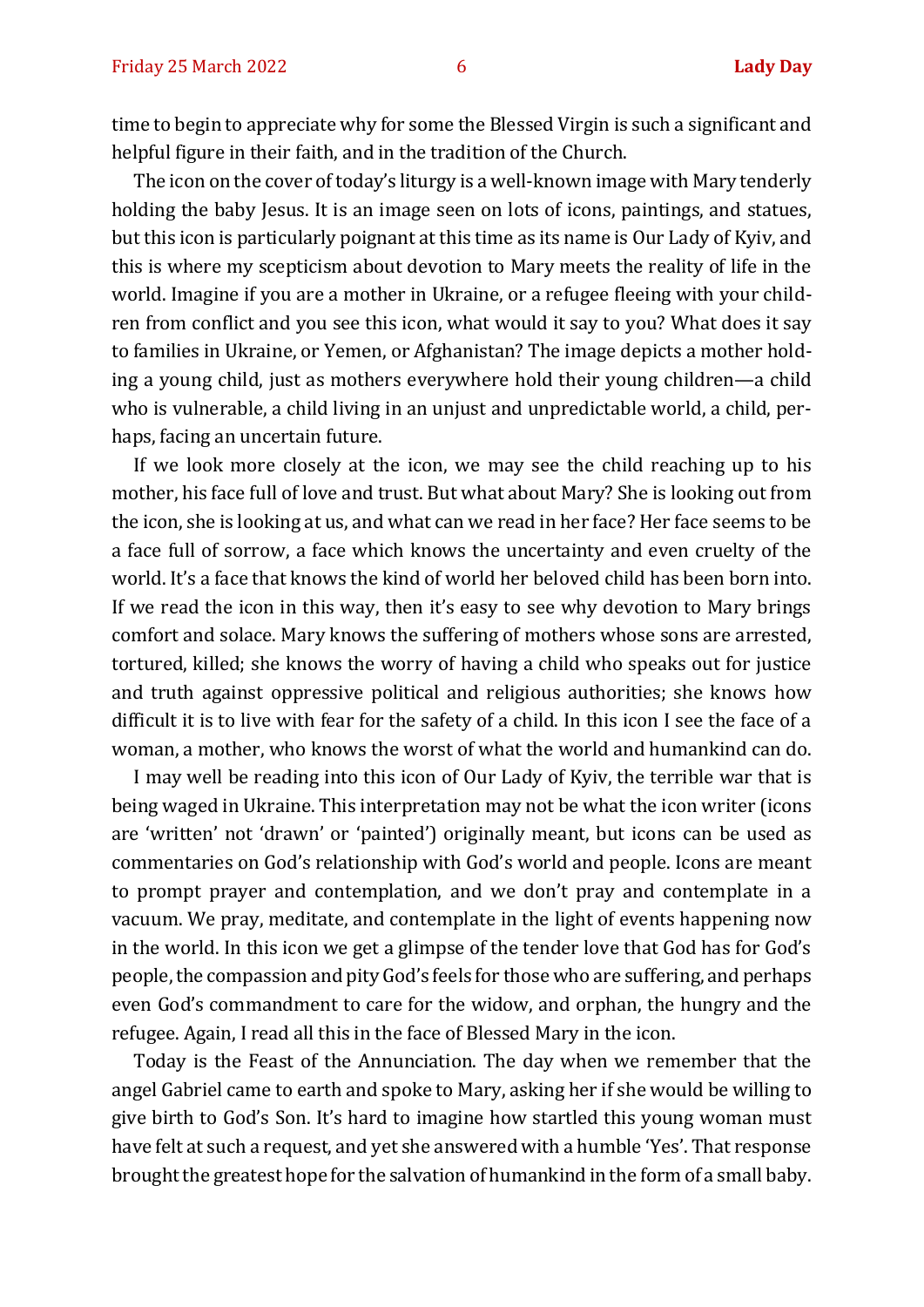Jesus is our greatest hope. He is our hope for forgiveness and peace, reconciliation and healing, the only sure hope of humankind. And yet, this greatest hope was held in the arms of a loving mother, as in the icon, making a gesture that many young children make, reaching for his mother's face. Here is the Saviour of the World showing his supreme human vulnerability in a way that all loving families can recognise, is it any wonder that people turn to his mother, the Blessed Virgin Mary, and see in her their own situation? Is it any wonder that they see in her a person who knows their fear and pain, and yes, their joys, and want to turn to her in thanksgiving?

So, I think those mothers fleeing Ukraine, or any other war-torn country, those mothers sheltering from missile fire, those mothers worried for their soldier daughters and sons have every right to look to the Blessed Virgin, Our Lady of Kyiv, and find in her a companion in their fear and uncertainty, a soul who knows the depths of sorrow, and a mother whose son died in the most terrible of ways. They also find a woman of deep, deep faith, who always points others to her Lord and our Lord, Jesus Christ Saviour, of the World. Amen

#### **Prayers of intercession**

On this day the Father made our salvation known to Mary by the message of an angel. Filled with confidence, let us pray:

You chose the Virgin Mary to be the mother of your Son. Have mercy on all who wait for your redemption. We pray for the Church … [*The Church universal*]

Through your angel Gabriel you brought a message of peace and joy to Mary. Give to the world the joy and peace of salvation. We pray for … [*the peace of the world*]

By the consent of your handmaid and the power of the Holy Spirit, your Word came to dwell among us. Open our hearts to receive Christ, as Mary the Virgin received him. We pray for … [*those present, those in our hearts*]

You look with compassion on the lowly and fill the hungry with good things. Encourage the downhearted, help all those in need and comfort those near to death. We pray for … [*the sick, the suffering, the helpless*]

To you, O God, nothing is impossible, and you alone do marvellous things; save us, and bring us on the last day with … and all the faithful departed into your glorious kingdom.

Grant, O Lord, that by the riches of your grace we may grow up into him who unites our life to yours, even he who is the first-born of all creation, your Son Jesus Christ, our Lord.

All **Amen.**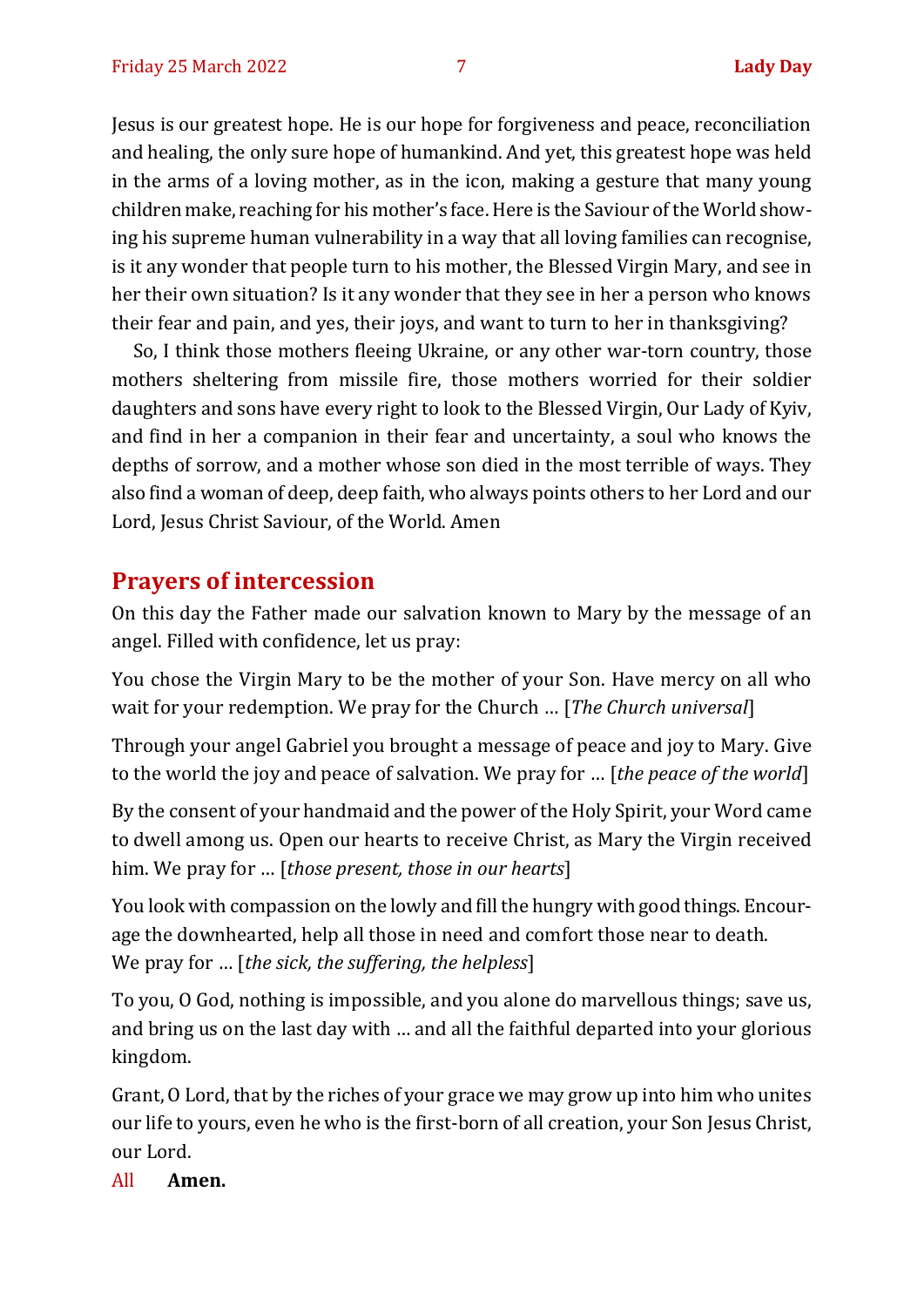Merciful Father,

All **accept these prayers for the sake of your Son, our Saviour Jesus Christ. Amen.**

# **The peace**

In the tender mercy of our God, the dayspring from on high shall break upon us, to give light to those who dwell in darkness and in the shadow of death and to guide our feet into the way of peace.

The peace of the Lord be always with you

All **And also with you.**

HYMN 3 **[Mary mother of our God](https://www.youtube.com/watch?v=8_RM6cbcxnA)** (please click on this link to hear the hymn)

The liturgy of the Communion Service appears below

# The Dismissal

Christ the Son of God, born of Mary, fill you with his grace to trust his promises and obey his will; and the blessing of God almighty, the Father, the Son, and the Holy Spirit, be among you and remain with you always.

And the blessing of God the Almighty: Father, Son, and Holy Spirit, be with you now and remain with you always.

All **Amen.**

HYMN 4 **[Blest are the pure in heart](https://www.youtube.com/watch?v=Z8h3fvk9wGY)** (please click on this link to hear the hymn)

Go in peace to love and serve the Lord.

All **In the name of Christ. Amen.**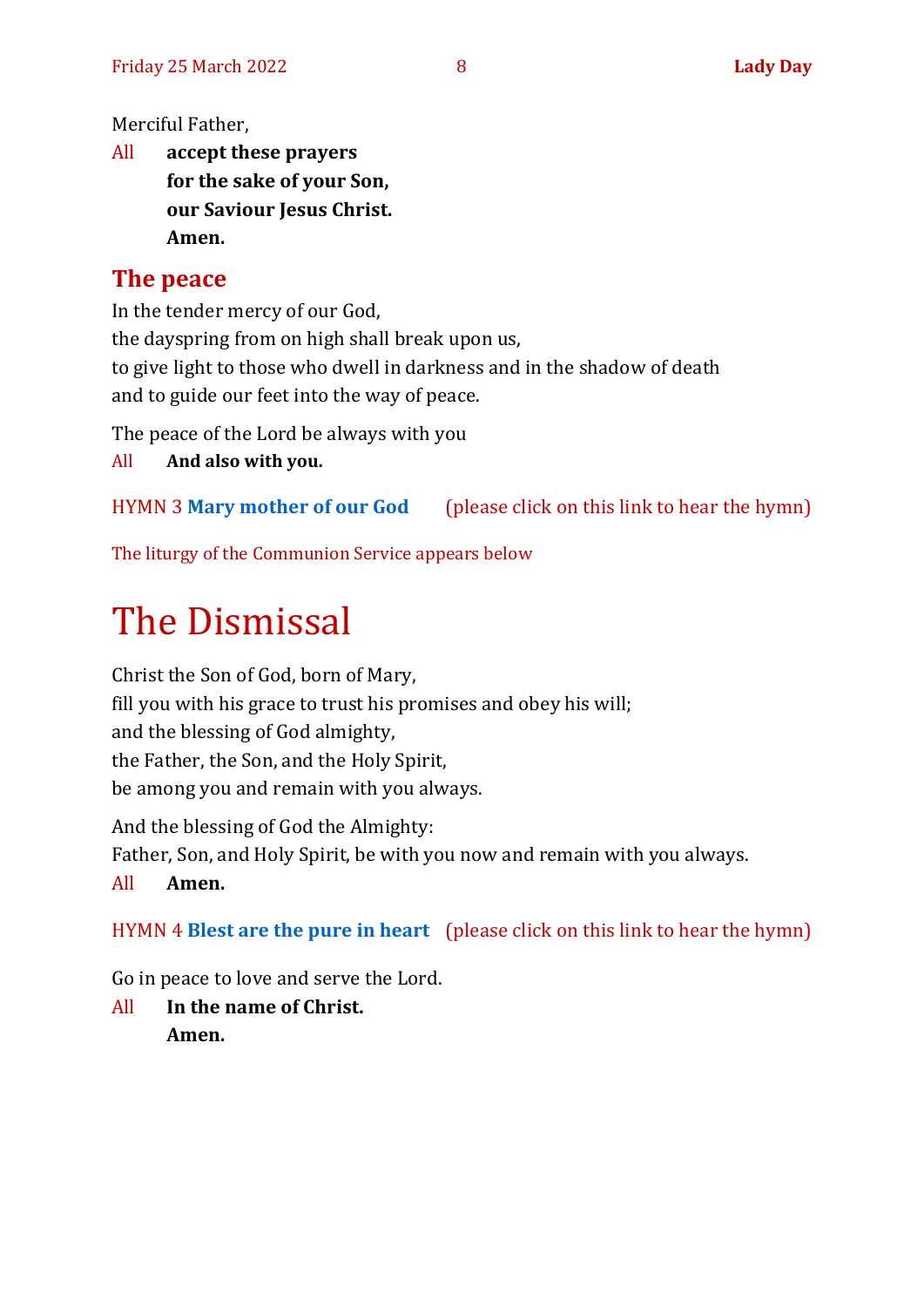# The Liturgy of the Sacrament

# Eucharistic Prayer (prayer E)

The Lord be with you

#### All **and also with you.**

Lift up your hearts.

#### All **We lift them to the Lord.**

Let us give thanks to the Lord our God.

#### All **It is right to give thanks and praise.**

It is indeed right and good, our duty and our salvation, always and everywhere to give you thanks, holy Father, almighty and eternal God, through Jesus Christ your Son our Lord. We give you thanks and praise that the Virgin Mary heard with faith the message of the angel, and by the power of your Holy Spirit conceived and bore the Word made flesh. From the warmth of her womb to the stillness of the grave he shared our life in human form. In him new light has dawned upon the world and you have become one with us that we might become one with you in your glorious kingdom. Therefore earth unites with heaven to sing a new song of praise; we too join with angels and archangels as they proclaim your glory without end:

# All **Holy, holy, holy Lord, God of power and might, heaven and earth are full of your glory. Hosanna in the highest. Blessed is he who comes in the name of the Lord. Hosanna in the highest.**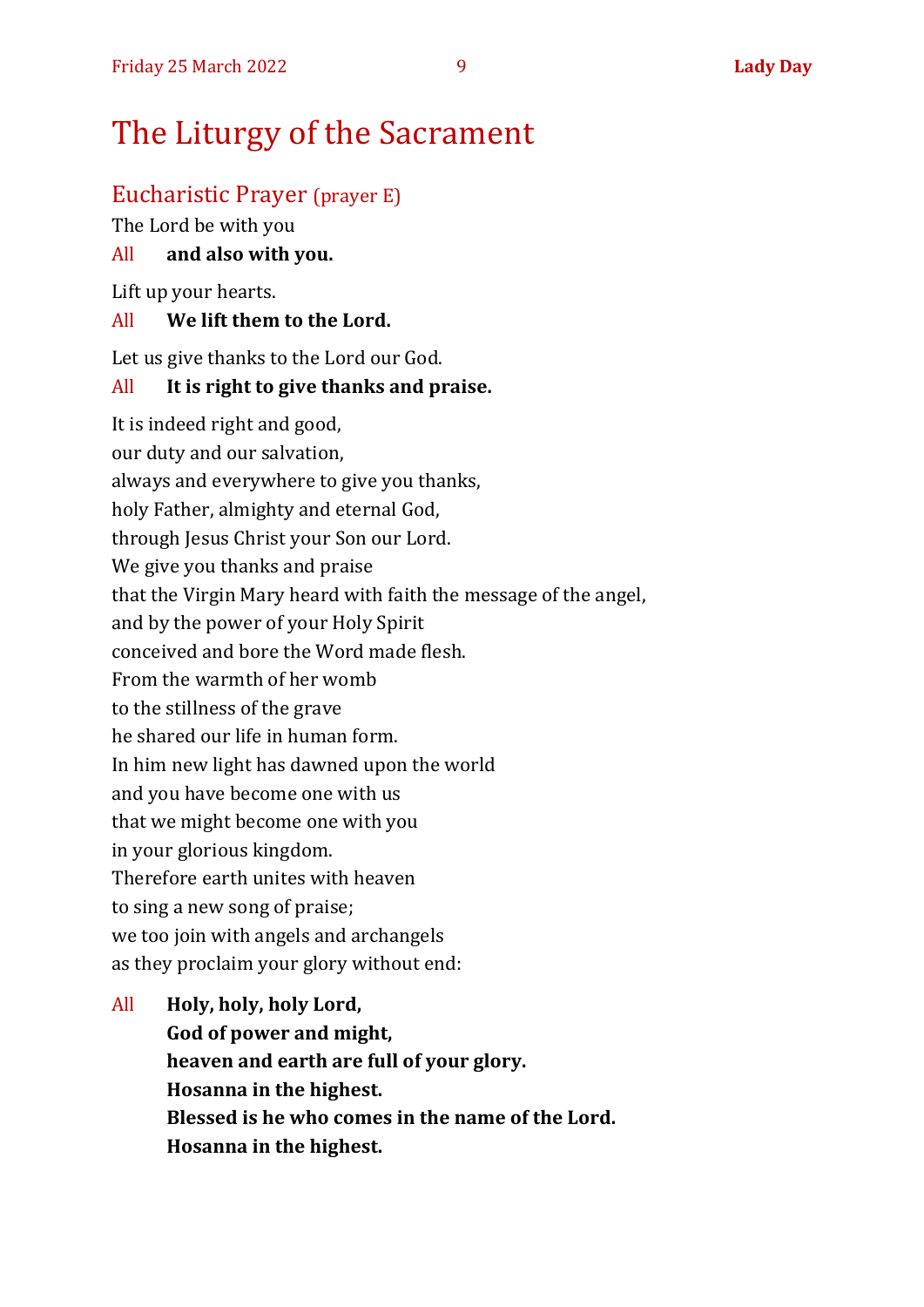We praise and bless you, loving Father, through Jesus Christ, our Lord; and as we obey his command, send your Holy Spirit, that broken bread and wine outpoured may be for us the body and blood of your dear Son.

On the night before he died he had supper with his friends and, taking bread, he praised you. He broke the bread, gave it to them and said: Take, eat; this is my body which is given for you; do this in remembrance of me.

When supper was ended he took the cup of wine. Again he praised you, gave it to them and said: Drink this, all of you; this is my blood of the new covenant, which is shed for you and for many for the forgiveness of sins. Do this, as often as you drink it, in remembrance of me.

So, Father, we remember all that Jesus did, in him we plead with confidence his sacrifice made once for all upon the cross. Bringing before you the bread of life and cup of salvation, we proclaim his death and resurrection until he comes in glory.

Great is the mystery of faith:

All **Christ has died: Christ is risen: Christ will come again.**

Lord of all life,

help us to work together for that day when your kingdom comes and justice and mercy will be seen in all the earth.

Look with favour on your people, gather us in your loving arms and bring us with St Mary and all the saints to feast at your table in heaven.

Through Christ, and with Christ, and in Christ, in the unity of the Holy Spirit, all honour and glory are yours, O loving Father, for ever and ever.

All **Amen.**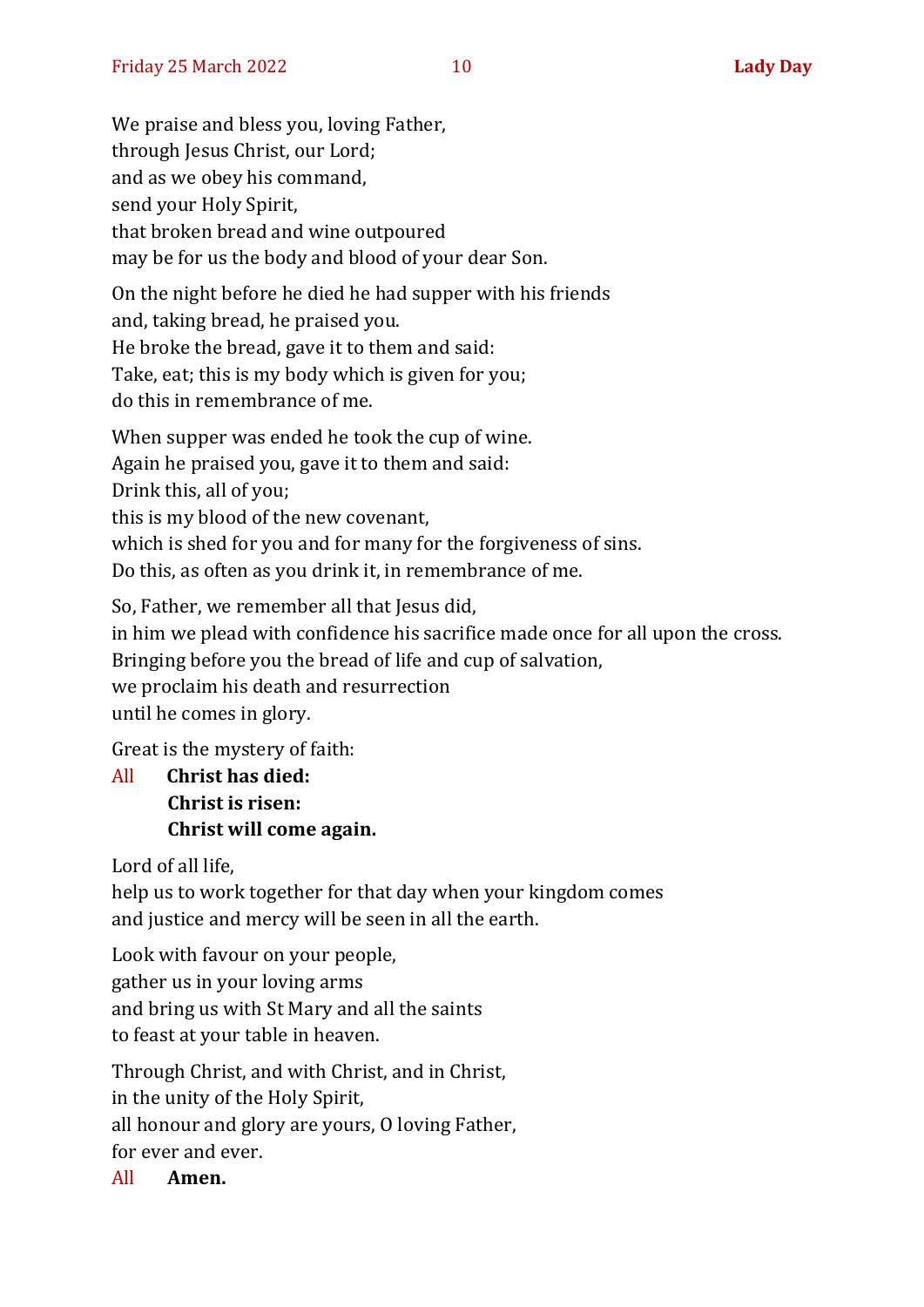#### The Lord's Prayer

As our Saviour taught us, so we pray

All **Our Father in heaven, hallowed be your name, your kingdom come, your will be done, on earth as in heaven. Give us today our daily bread. Forgive us our sins as we forgive those who sin against us. Lead us not into temptation but deliver us from evil. For the kingdom, the power, and the glory are yours**

**now and for ever. Amen.**

## Breaking of the Bread

We break this bread to share in the body of Christ.

- All **Though we are many, we are one body, because we all share in one bread.**
- All **Lamb of God,**

**you take away the sin of the world, have mercy on us. Lamb of God, you take away the sin of the world, have mercy on us. Lamb of God, you take away the sin of the world, grant us peace.**

Draw near with faith.

Receive the body of our Lord Jesus Christ which he gave for you, and his blood which he shed for you. Eat and drink in remembrance that he died for you, and feed on him in your hearts by faith with thanksgiving.